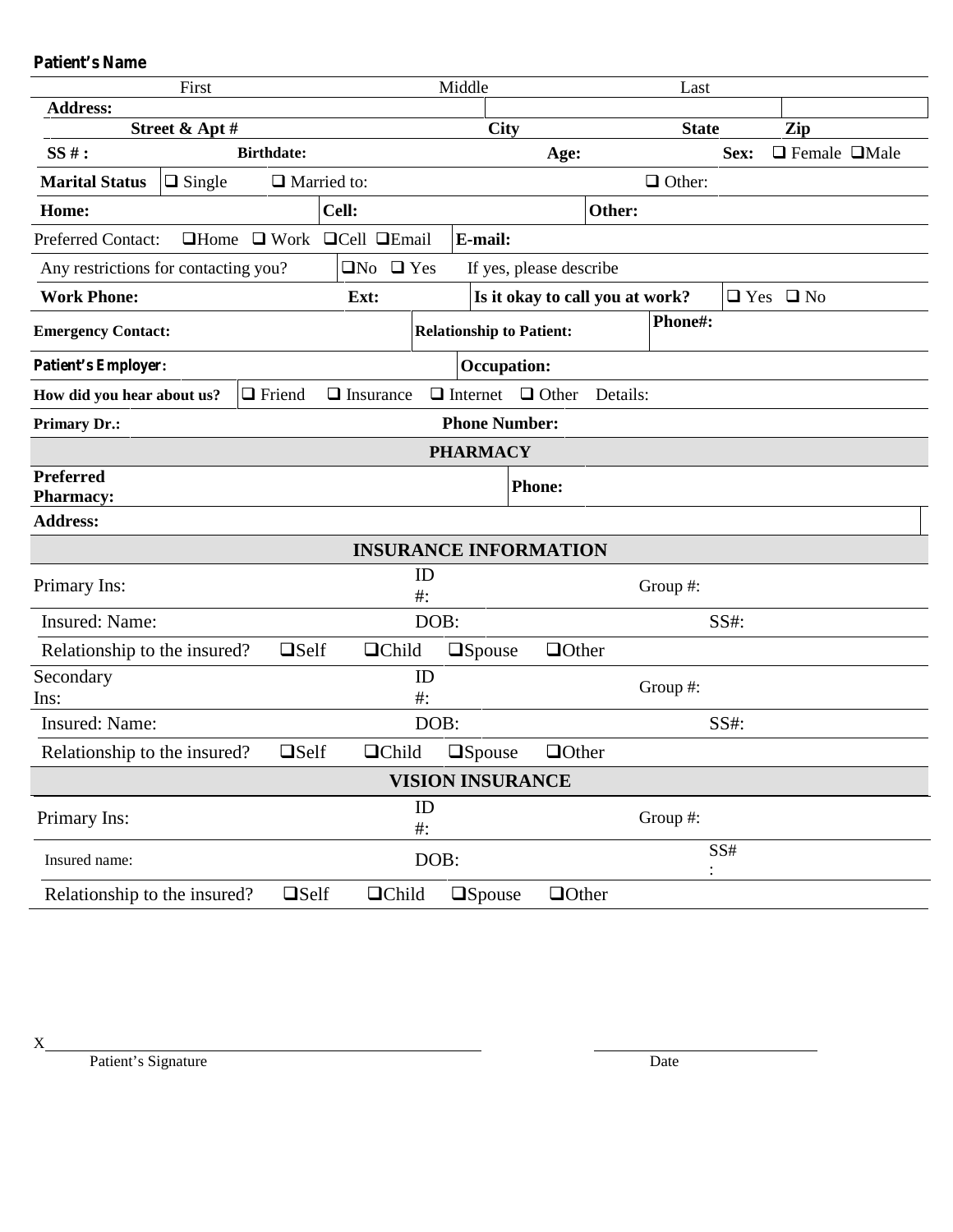Name: ,

Date: 1/21/2022

Date of Birth:

# **IF NO CHANGES PLEASE CHECK THE BOX, SIGN AND DATE (only if you've been seen within the last year)**

| Who is your primary physician?                                                                           |                             |            | Phone Number: National Phone Number 2014 |                                                                                                                                                                                                                               |  |  |  |  |  |
|----------------------------------------------------------------------------------------------------------|-----------------------------|------------|------------------------------------------|-------------------------------------------------------------------------------------------------------------------------------------------------------------------------------------------------------------------------------|--|--|--|--|--|
|                                                                                                          |                             |            |                                          |                                                                                                                                                                                                                               |  |  |  |  |  |
| Do you have allergies to any medications?                                                                |                             | <b>YES</b> | <b>NO</b>                                |                                                                                                                                                                                                                               |  |  |  |  |  |
|                                                                                                          |                             |            |                                          |                                                                                                                                                                                                                               |  |  |  |  |  |
|                                                                                                          |                             |            |                                          |                                                                                                                                                                                                                               |  |  |  |  |  |
|                                                                                                          |                             |            |                                          |                                                                                                                                                                                                                               |  |  |  |  |  |
| Have you ever had a blood transfusion? YES                                                               |                             |            | NO.                                      | If yes, when? The contract of the contract of the contract of the contract of the contract of the contract of the contract of the contract of the contract of the contract of the contract of the contract of the contract of |  |  |  |  |  |
| PLEASE CHECK BOX IF THE ANSWER IS YES TO ITEMS BELOW:                                                    |                             |            |                                          |                                                                                                                                                                                                                               |  |  |  |  |  |
| $\Box$ Cataracts                                                                                         | □ Retinal Disorders         |            | □ Macular Degeneration                   |                                                                                                                                                                                                                               |  |  |  |  |  |
| $\Box$ Glaucoma                                                                                          | $\Box$ Diabetic Retinopathy |            | □ Corneal Problems                       |                                                                                                                                                                                                                               |  |  |  |  |  |
| <b>FAMILY HISTORY:</b> Please check box if the answer is yes and circle M for maternal or P for paternal |                             |            |                                          |                                                                                                                                                                                                                               |  |  |  |  |  |
| □ Cancer M / P                                                                                           |                             |            |                                          | $\Box$ Diabetes M / P $\Box$ Hypertension M / P $\Box$ Heart disorders M / P                                                                                                                                                  |  |  |  |  |  |
| □ Glaucoma M / P □ Retinal Disorders M / P □ Macular Degeneration M / P                                  |                             |            |                                          |                                                                                                                                                                                                                               |  |  |  |  |  |
| PLEASE CHECK BOX IF YOU HAVE ANY OF THE FOLLOWING HEALTH CONDITIONS:                                     |                             |            |                                          |                                                                                                                                                                                                                               |  |  |  |  |  |
| □ Cardiovascular                                                                                         | □ <mark>Endocrine</mark>    |            | □ Stomach / intestinal                   | D Ocular Surface Disease                                                                                                                                                                                                      |  |  |  |  |  |
| □ Heart Attack                                                                                           | $\square$ Diabetes          |            | □ Ulcers                                 | $\Box$ Itchy Eyes                                                                                                                                                                                                             |  |  |  |  |  |
| $\Box$ Angina                                                                                            | $\Box$ Thyroid              |            | $\Box$ Colitis                           | $\Box$ Red Eyes                                                                                                                                                                                                               |  |  |  |  |  |
| □ Stroke                                                                                                 | Other:                      |            | Other:                                   | □ Watery Eyes                                                                                                                                                                                                                 |  |  |  |  |  |
| □ High blood pressure                                                                                    |                             |            |                                          | □ Swollen Eyes                                                                                                                                                                                                                |  |  |  |  |  |
| $\Box$ Pacemaker / Defibrillator                                                                         | □ <b>Hematologic</b>        |            | <b>Respiratory</b>                       | $\Box$ Dry Eye                                                                                                                                                                                                                |  |  |  |  |  |
| Other:                                                                                                   | $\Box$ Anemia               |            | $\square$ Asthma                         | □ Foreign Body Sensation                                                                                                                                                                                                      |  |  |  |  |  |
|                                                                                                          |                             |            | $\Box$ Bleed / bruise easy $\Box$ COPD   | □ Additional Allergy Symptoms                                                                                                                                                                                                 |  |  |  |  |  |
| D Neurologic / Psychiatric                                                                               | Other:                      |            | $\Box$ Tuberculosis                      | $\square$ Asthma                                                                                                                                                                                                              |  |  |  |  |  |
| $\Box$ Seizures / Convulsion                                                                             |                             |            | Other:                                   | □ Congestion                                                                                                                                                                                                                  |  |  |  |  |  |
| □ Parkinson's disease                                                                                    | □ Musculoskeletal           |            |                                          | □ Runny Nose                                                                                                                                                                                                                  |  |  |  |  |  |
| □ Alzheimer's                                                                                            | □ Arthritis                 |            | □ Cancer                                 | □ Dark circles under eyes                                                                                                                                                                                                     |  |  |  |  |  |
| Other:<br>$\Box$ Joint replacement                                                                       |                             |            |                                          | $\Box$ Itchy/ flaky skin                                                                                                                                                                                                      |  |  |  |  |  |
|                                                                                                          | Other:                      |            | □ Skin Problem                           |                                                                                                                                                                                                                               |  |  |  |  |  |
| □ Ear / Nose / Throat                                                                                    |                             |            |                                          |                                                                                                                                                                                                                               |  |  |  |  |  |
| <b>SOCIAL HISTORY:</b> Please answer the questions below                                                 |                             |            |                                          |                                                                                                                                                                                                                               |  |  |  |  |  |
| Do you drink alcohol?<br><b>YES</b>                                                                      | <b>NO</b>                   |            |                                          |                                                                                                                                                                                                                               |  |  |  |  |  |
| Do you currently smoke? YES                                                                              | <b>NO</b>                   |            |                                          |                                                                                                                                                                                                                               |  |  |  |  |  |
| Are you a former smoker? YES                                                                             | <b>NO</b>                   |            |                                          |                                                                                                                                                                                                                               |  |  |  |  |  |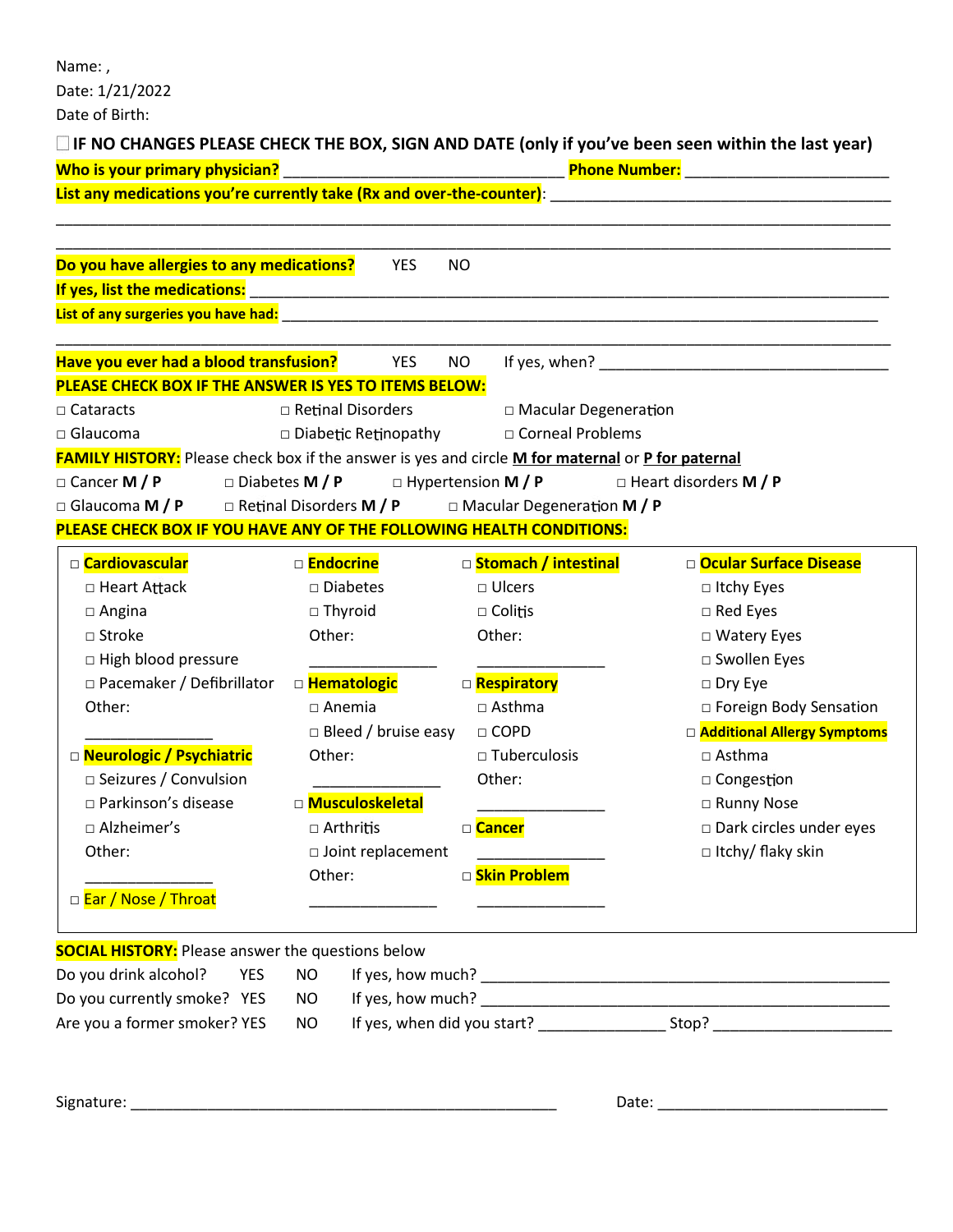

Help us streamline your visit By letting us know your concerns



# **Mosaddegh Eye Institute**

Patient ID # Patient Name: Date of Birth: Age:

### **Optical:**

### **Vision Concerns:**

Glasses Contact Lenses Blurry Vision Halos at night Decreased Vision Fluctuations in Vision Flashes of Light Eye Fatigue

**Dry Eye Concerns:**

Dryness Eye Pain Light Sensitivity Foreign Body Sensation Gritty Eyes Sandy Sensation Watery Eyes Burning Sensation

#### **Mosaddegh Aesthetics Institute**

## **Aesthetics:**

General facial assessment Forehead Lines Frown Lines Crow's feet lines Flattened Cheeks Lines and wrinkles around nose and mouth Lip appearance Loose neck skin Skin appearance

**Check Out Initials: \_\_\_\_\_\_\_\_\_\_\_\_**